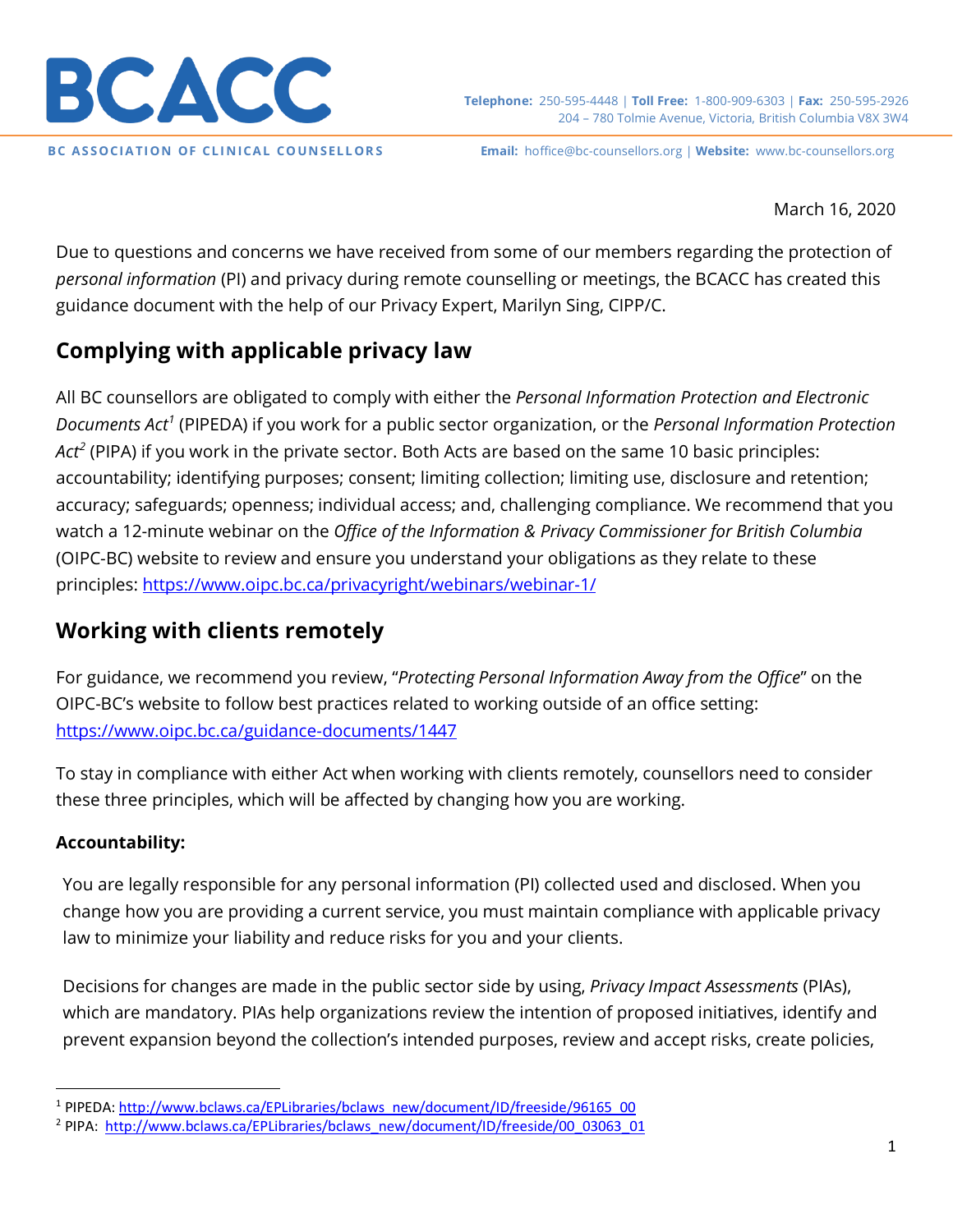

**Telephone:** 250-595-4448 | **Toll Free:** 1-800-909-6303 | **Fax:** 250-595-2926 204 – 780 Tolmie Avenue, Victoria, British Columbia V8X 3W4

**BC ASSOCIATION OF CLINICAL COUNSELLORS Email:** hoffice@bc-counsellors.org | **Website:** www.bc-counsellors.org

and identify positions in the organization that are responsible for handling personal information. They also create documentation that can inform individuals, upon request, about where and when their personal information is collected, used, and disclosed. If you work for a public sector organization, you must use the tools that they have reviewed and approved and follow any related policies, practices and protocols.

On the private sector side, PIAs are not mandatory, but are recommended by the OIPC-BC. In January 2020, the OIPC-BC released PIA guidance and a template for private sector organizations. The guidance document, which contains a link to the template can be found on the OIPC-BC website at this link: [https://www.oipc.bc.ca/guidance-documents/2382.](https://www.oipc.bc.ca/guidance-documents/2382)

There is value in reviewing what is documented in a PIA, to understand what is involved in using this tool to support decision-making. For private sector organizations, it is helpful to utilize Part 3, Section 9 (Security Measures) and conduct a risk mitigation analysis using the template in Appendix A to ensure you have safeguards in place and have assessed that risk is low or acceptable, before moving ahead with a change in service delivery. Having this documented properly will be critical if a regulator were to open a review or audit as the result of a breach.

#### **Consent:**

Under the consent principle, individuals must provide consent, whenever you collect, use or disclose their PI – and this consent must happen before or at the time you are collecting the PI. If you will be offering remote counselling as a new service, you must notify clients to inform them of the service and that they will need to consent to receiving counselling in this new way, if they want to take advantage of the service.

Consent must be meaningful. Clients must make an informed decision when providing consent. This requires you to tell them before they provide consent:

- 1. The tool/s that will be used for the service
- 2. Any requirements they must have in order to use the service (e.g. phone, internet access, other specifications, etc.)
- 3. Any potential risks with using the service (see safeguards below)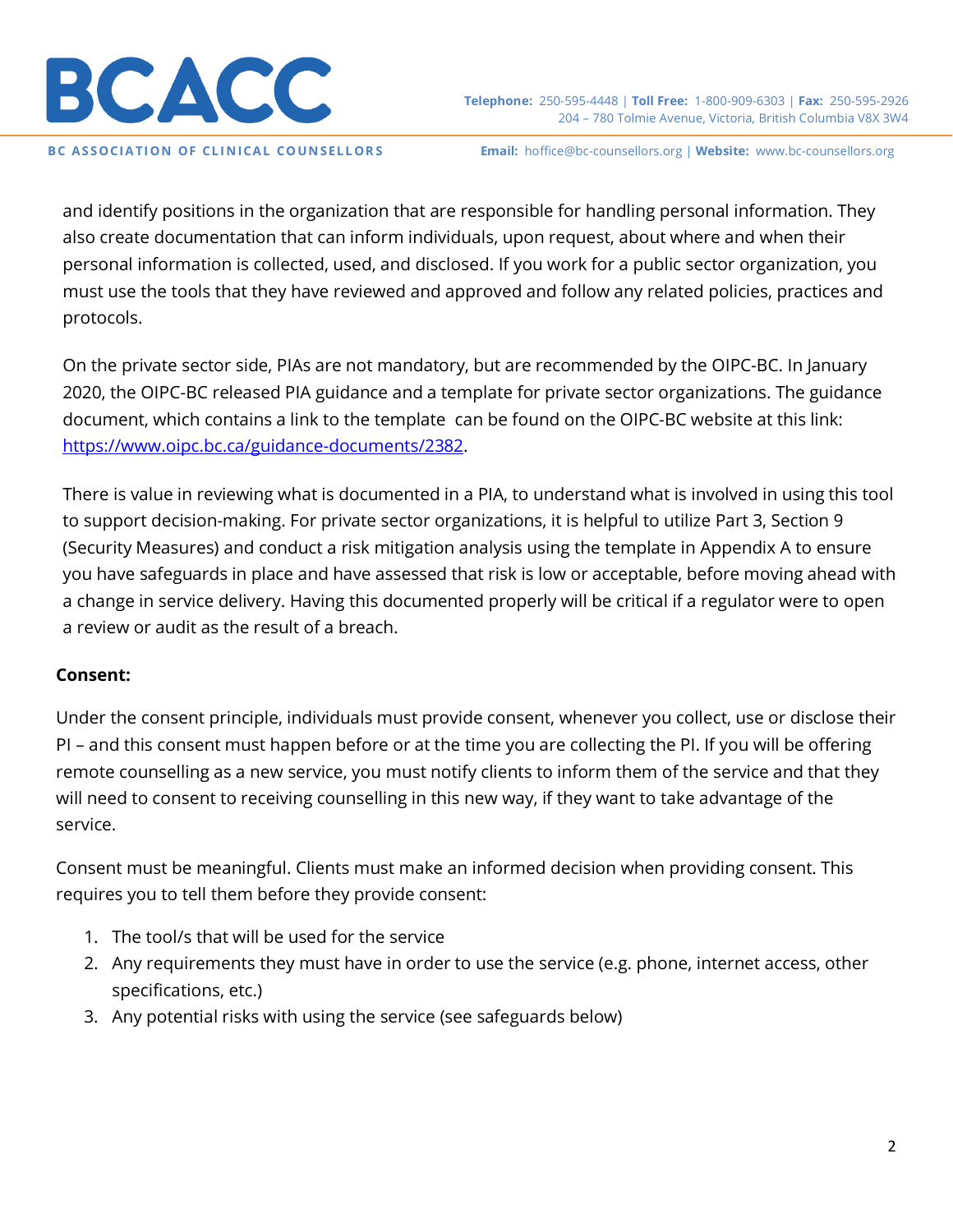

#### **Safeguards:**

Both you and your clients will need to have physical, administrative and technical safeguards in place for working remotely. Examples include:

### *Physical safeguards:*

- An appropriate place, where this remote exchange can happen privately. For example:
	- $\circ$  in a room with a door that is located in an area where private conversations won't be overhead by others
	- o in a room that can be blocked/locked, so others cannot enter
- If paperwork is involved, this must be kept locked in a filing cabinet, where only the parties involved have access
- If using a computer, position the monitor/s so that anyone walking into the room cannot see it

### *Administrative safeguards:*

Examples of administrative safeguards include:

- Confidentiality agreement/s
- Code of conduct
- Policies
- Terms of service

### *Technical safeguards:*

Some best practices for people working on home systems or personal devices include:

- Any devices used for mobile or online connection must be protected with passwords
- Any default password provided for initial access to an application must be changed immediately
- Use a private window when using online applications
	- o Open an Incognito window on Chrome or a private window on Safari and Firefox, before opening the application you are using
- Use devices that only you have access to, not ones you share with others
- Be extra cautious when using personal devices that have many free applications installed on them (e.g. Social network websites), check to ensure that any privacy settings are set to maximum protection
- Ensure any systems upgrades to devices are installed immediately for security patches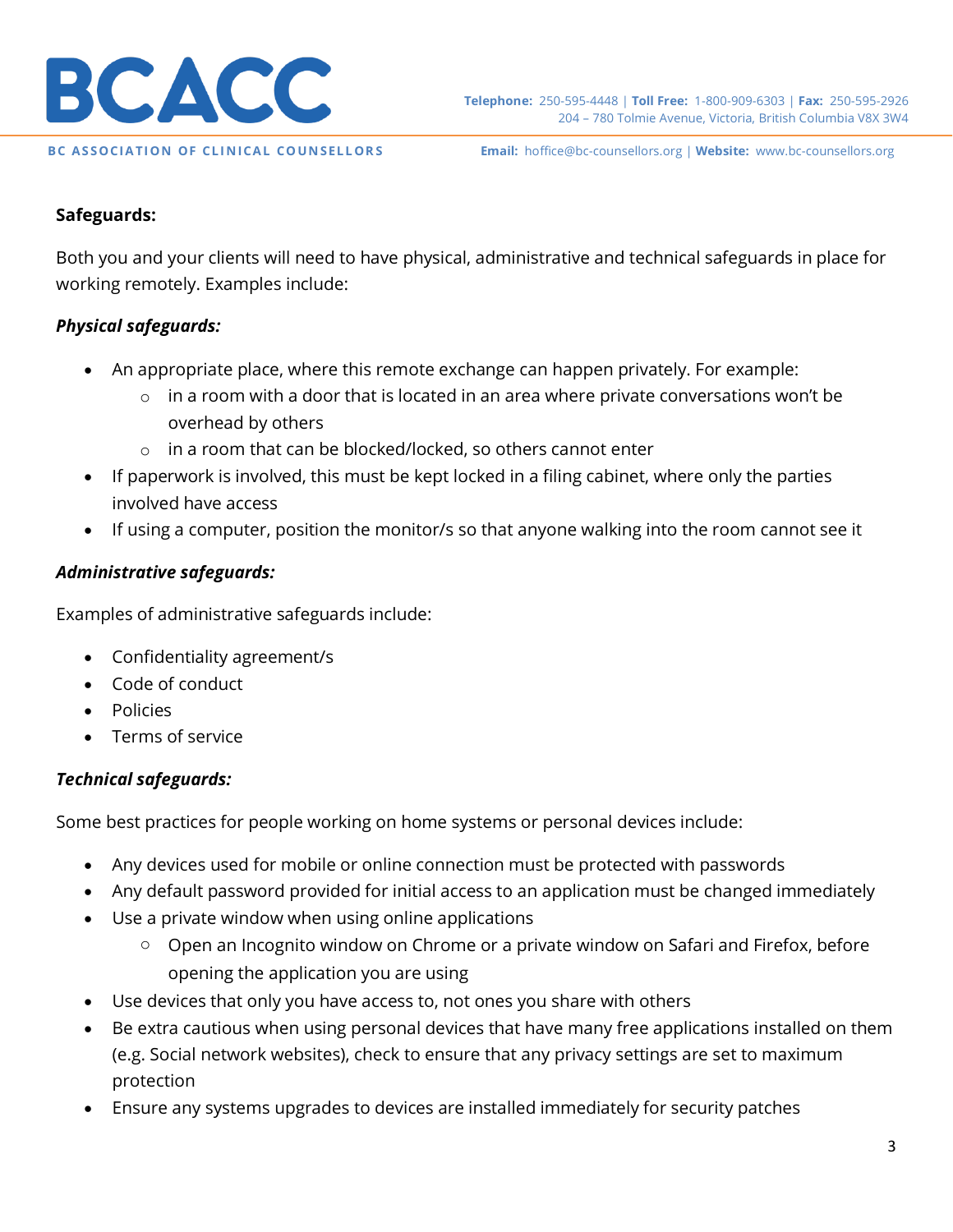

- Only use private WiFi connections
- If you have access to a Virtual Private Network (VPN) or can set up one, use this to ensure that you have encrypted connections
- Use tools that have end-to-end encryption, security features and password protection
- Don't use free tools as these are more likely to be hacked and therefore are a higher risk to use

For other guidance, we recommend you review, *"Top 15 Tips, Mobile Devices: Tips for Security & Privacy"* on the OIPC-BC's website: https://www.oipc.bc.ca/guidance-documents/1994

# **Common Questions**

**If PIPA and PIPEDA are based on the same 10 principles, does that mean that I am covered by PIPA if using PIPEDA compliant platforms? My video platform says they are HIPAA and PIPEDA compliant but doesn't mention PIPA compliance. Would it be okay to use it?** 

*Yes, if it is PIPEDA compliant, it is okay to use this platform.*

## **If my video platform doesn't comply with PIPA can I manage this by making sure my consent agreement explains the risk and allowing the client to opt in or out of using it?**

*By using a platform that doesn't comply with PIPA, you must be open and transparent about what the risks are for the client to understand and then decide whether or not to consent. You should also consider what options can be available to the client, if consent isn't provided. Can you offer another way to deliver the service without using the platform?* 

### **If I've never done remote counselling before, what is the best way to start?**

*We recommend not starting video counselling unless you have training using this method and are familiar with your legal obligations for using online technology in an e-health setting. In an attempt to remain connected and available to your clients you may end up putting yourself at risk legally.*

### **Our Privacy Expert recommends the following tips for getting started on remote counselling**

*Need to get started on remote counseling quickly? In assessing risk, our privacy expert recommends in this order:*